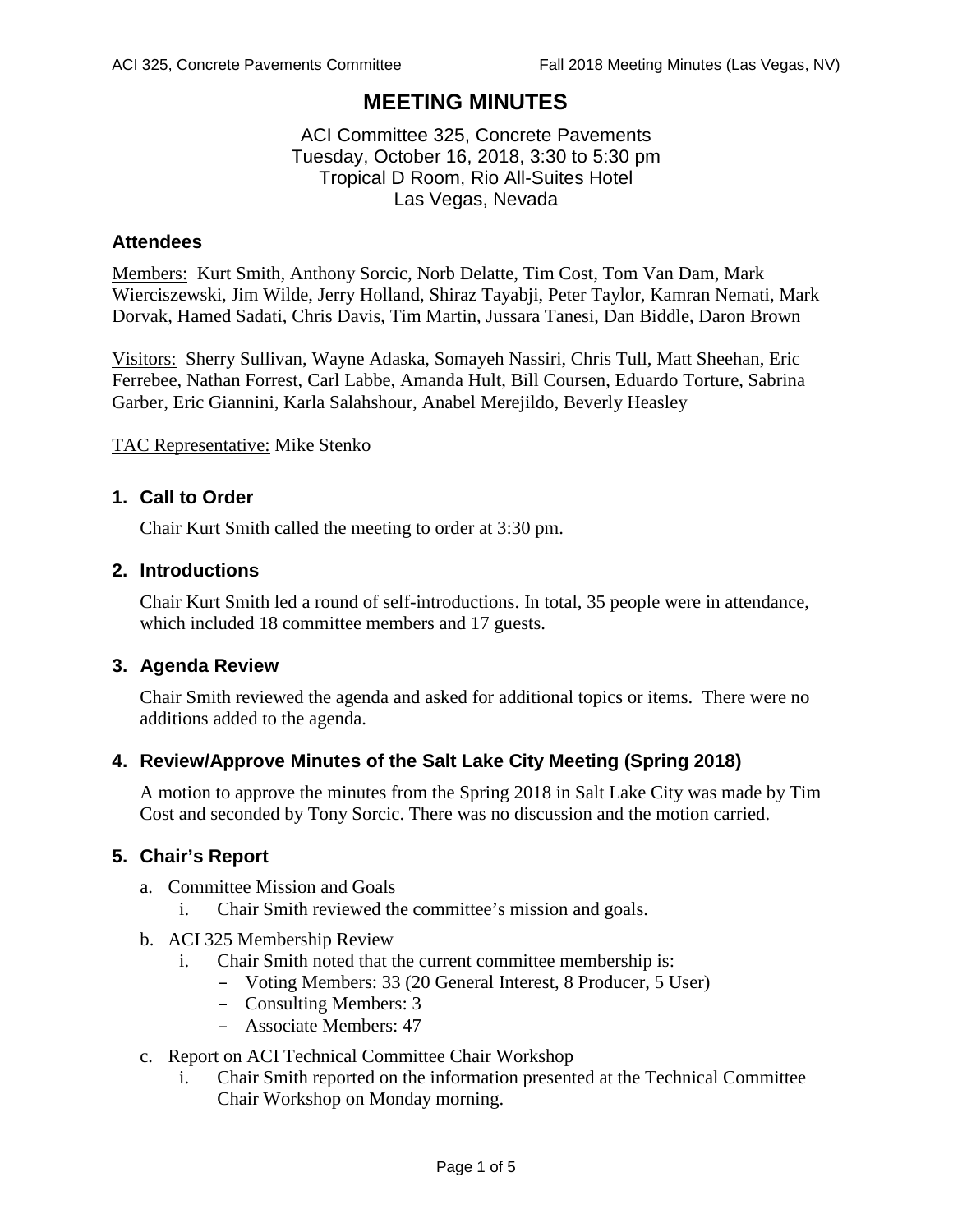- Larry Kahn of TAC noted that a key focus of ACI is on document development, and they have been looking for ways to reduce the amount of time between document updates. The general guideline is to update documents every 8 years, but in today's rapidly-changing world can that be shortened? ACI wants to work to ensure that documents are kept current.
- Matt Senecal addressed this topic by noting that ACI is looking to have a website dedicated to each document being developed. This would make it easier for committees to review and update documents under their purview. ACI is also exploring improvements to the document process that might lend itself to a quicker turnaround, such as balloting on individual chapters and also scheduling virtual meetings between conventions to focus on document updates and reviews.
- Joe Bracci from the Concrete Research Council noted that last year they reviewed 34 proposals, with 19 of those focused on materials and 15 on structural. Of those, 8 projects were awarded at a budget of \$375,000. The current proposal deadline for this cycle is December 1, 2018.
- ii. Upon the conclusion of the formal presentations, the Committee Chairs held table discussions concerning how document development could be improved through a more streamlined process; some suggestions included developing a small subcommittee to constantly review current committee documents and make suggestions as to upcoming updates and to have TAC allow review of only those updates and not the entire document.
- d. Summary of Fall 2018 ACI 325 Activities
	- i. Chair Smith reviewed the various subcommittee and task group meeting times for the Fall meeting, and indicated that he would look into changing some of the subcommittee meeting times for the Spring meeting to consolidate overall committee and subcommittee meeting times, reduce conflicts with other committees of interest to the group, and because 325-E (Accelerated Techniques for Concrete Pavements) will no longer require a meeting slot.

# **6. Subcommittee/Task Force/Task Group Reports:**

a. 325-A Design and Construction of PCC Pavements (Tuesday, 9:00 – 10:00 am).

Subcommittee Chair Brian Killingsworth indicated that good progress has been made on the Local Roads and Streets document. The document is nearing the point where it will be sent out to several committee members for review. He is looking to ballot the document in 2019.

b.  $325$ -C Precast and Prestressed Pavements (Tuesday,  $10:30$  am  $-12:00$  noon).

Subcommittee Chair Shiraz Tayabji expects to have the document (with the new title/focus on Jointed Precast Concrete Pavement) ready for committee review early in 2019. The target length of the document will be between 40 to 50 pages.

c.  $325$ -E Accelerated Paving (Tuesday,  $2:00 - 3:30$  pm).

Subcommittee Chair Tony Sorcic informed the committee that the recent ballot to approve TAC comments has passed and the document will now be sent to ACI Staff to begin the publication process.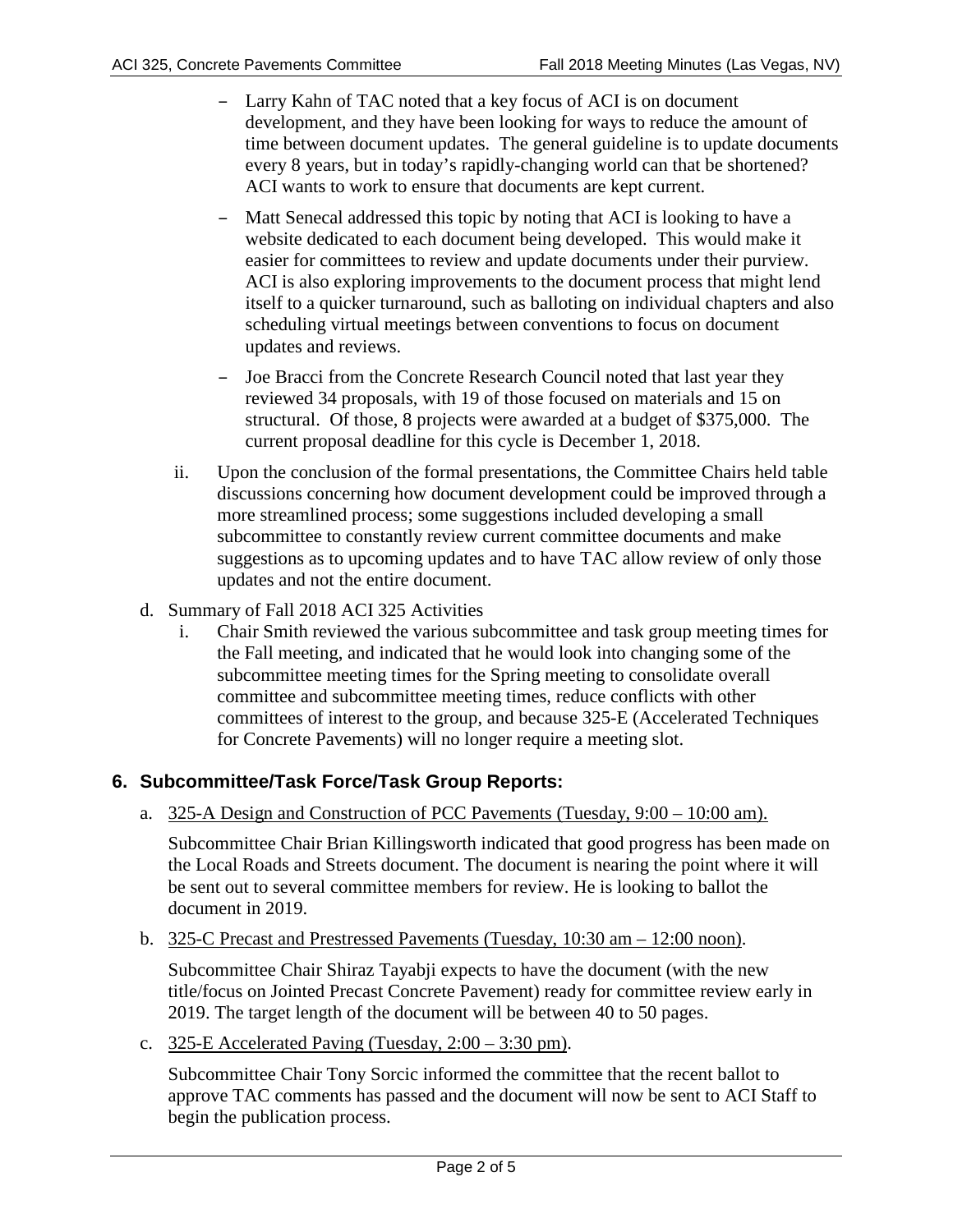d. 325-F New Subcommittee on Concrete Pavement Overlays (Tuesday, 12:00 – 1:00 pm).

Subcommittee Chair Peter Taylor informed the committee that 6 of the 8 chapters of the document Concrete Pavement Overlays have been completed. Peter looks to have the full document completed and ready for committee review at the 2019 spring meeting.

e. Task Force on Continuously Reinforced Concrete Pavements.

Kurt Smith indicated that the document is nearing completion and should be ready for ballot in the first half of 2019.

f. Tech Note –Thin Concrete

Task Group Chair Tom Van Dam provided a short synopsis on the standing of the document. Originally the document on Thin Concrete pavements was to be a Tech Note. However, after review by TAC, it was noted that the document would be too long and there was concern over the use of proprietary information. Tom has now decided to develop a report document focusing on the broader topic of modern concrete pavement design instead of the narrowly-focused Tech Note. Tom presented an overview of the proposed report outline and its overall focus. There was some discussion among the members on whom the report would benefit and that the document needs to be short and concise. A motion was made to move forward with the development of the document by Kurt Smith and seconded by Tim Cost.

# **7. Technical Sessions**

Chair Smith reviewed the status of potential sessions at upcoming Conventions. He noted that TAC did not approve our request for a session on precast concrete pavements, so the committee did not participate in the technical sessions of the Fall 2018 Convention.

- a. ACI Fall Convention 2018 Las Vegas, NV (October 14-18)
	- i. Shiraz Tayabji prepared a request for a session on Precast Concrete Pavements that was not approved by TAC. This is because there are an increasing number of committees requesting time slots for a session, which makes it more difficult to gain approval.
- b. ACI Spring Convention 2019 Quebec City, Quebec, Canada (March 24-28)
	- i. Tony Sorcic has completed and submitted the final request for a session on Accelerated Techniques for Concrete Pavement at the Spring 2019 convention. The plan is to conduct one session featuring four speakers. Notification of approval will come approximately 2 to 3 weeks after completion of the Fall 2018 Convention.
- c. ACI Fall Convention 2019 Cincinnati, OH (October 20-24)
	- i. Brian Killingsworth is looking to host a session on Local Roads and Street Design at the Fall 2019 convention in Cincinnati. The preliminary session request must be submitted by October 19, 2018.
- d. ACI Spring Convention 2020 Rosemont, IL (March 29- April 2)
	- i. Kurt Smith and Dan Gancarz are considering a possible session on CRCP and Other Heavy-Duty Concrete pavements at the 2020 Spring Convention. The preliminary session request is due by March 29, 2019.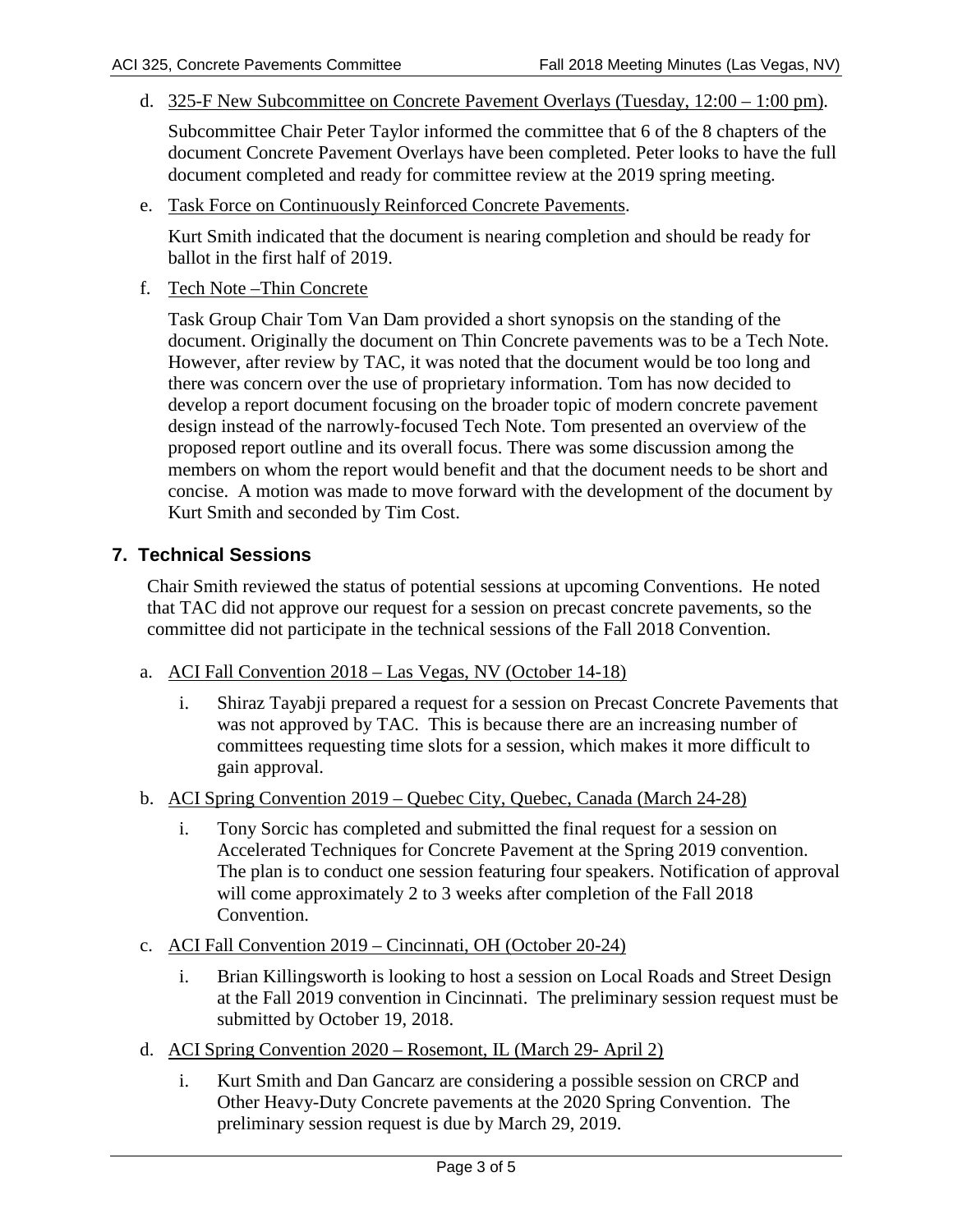- e. ACI Fall Convention 2020 Raleigh, NC (October 25-29)
	- i. A possible topic on Concrete Overlays was suggested for the Fall 2020 Convention by Peter Taylor. The preliminary request is due by October 25, 2019.
- f. ACI Spring Convention 2021 Baltimore, MD
	- i. Possible topics for this convention will be discussed at the next meeting. The preliminary session request is due by April 3, 2020.

### **8. Liaison with Other ACI committees and Outside Organizations:**

- a. ACI 327 (RCC). Tony Sorcic indicated that the committee reviewed Part 1 of the specification document which has been updated with the comments received from members after being balloted from April 5 to May 5, 2018. The review focused on comments received from Tom Greene, who was present at the 327 meeting so as to provide explanation for many of his comments.
- b. ACI 330 (Concrete Parking Lots and Site Paving). Tim Cost indicated the committee is reviewing the 330R Concrete parking lot document. Each chapter will be drafted and balloted.
- c. ACI 522 (Pervious Concrete). Norb Delatte indicated that the mixture proportion information in the current document is not valid and the committee is currently drafting a Tech note to address.
- d. FHWA. No report.
- e. FAA. No report.
- f. COE. No report.
- g. TRB. No report.
- h. ACPA. No report.
- i. ISCP. Rolling out next series of webinars. Topics can be found on their website.
- j. NRMCA. Amanda Hult indicated that they are focusing on contractor's use of the [pavementdesigner.org](https://pavementdesigner.org/) software program.
- k. PCA Wayne Adaska said PCA is supporting the new [pavementdesigner.org](https://pavementdesigner.org/) web-based program, which focuses on items such as streets, parking lots and intermodal yards.
- l. CP Tech Center Peter informed the group that the next NCC meeting will be held in Denver on April 2-4, 2019.

# **9. ACI 325 Document Summary**

- a. Chair Smith provided an update on all documents in the 325 library which included those being updated/in development and reapproved.
- b. Peter Taylor agreed to start looking at possible updates to 325.14R-17, Guide for Design and Proportioning of Concrete Mixtures for Pavements.
- c. Tim Martin volunteered to review 325.9R-15, Guide for Construction of Concrete Pavements for possible updates.
- d. The topic of Street and Road Materials and Construction Specification was identified as a possible future document.